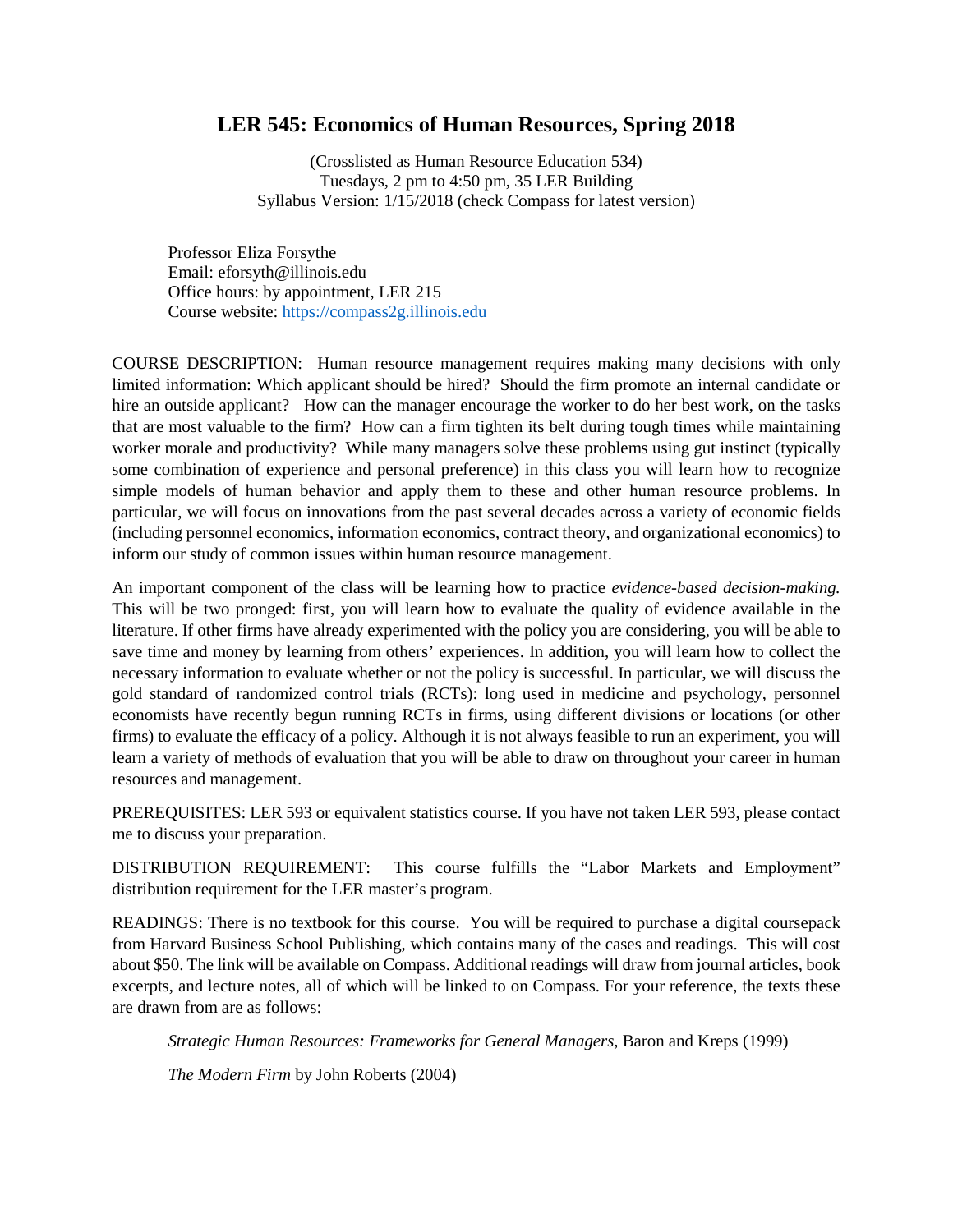*Hard Facts, Dangerous Half-Truths and Total Nonsense: Profiting from Evidence-Based Management*, Pfeffer and Sutton (2006)

*Labor Economics: Introduction to Classic and the New Labor Economics*, Laing (2011).

Many of the topics in this course are also covered in

*Personnel Economics in Practice,* Lazear and Gibbs (2014) (or previous editions)

which may be used for additional reference.

GRADES: Grades are determined by the following rubric: Exams: 50% (20% midterm, 30% final) Homework: 10% (lowest score dropped) Executive Summaries: 25% (lowest score dropped) Participation: 15%

Each portion of the grade is discussed in detail below.

EXAMS: There will be two exams: a mid-term in class on Tuesday February 27th, and a final exam, during the final class period Tuesday May 1st). These exams will include a combination of short answer, problem solving, and essay questions. The midterm will cover the first half of the course and the final will be cumulative, but focused primarily on the second half of the course.

HOMEWORK: Each week there will be several short answer questions posted on the Compass website. This short assignment will help make sure you have read the reading and understand the key points before you complete your case assignment. These homeworks are due each Monday by 11:59 pm. Late homeworks will not be accepted, however one missed homework can be used as the dropped score. The assignments will be available on Compass at least a week in advance.

EXECUTIVE SUMMARIES: The goal of these case summaries is to take a clear position on an issue, support your position, and note any caveats or potential problems. Some administrative parameters:

- I will assign you to teams of 3 to 4 people, which will remain the same throughout the term. I will post the team assignments on Compass after the first class.
- There are nine cases eligible for executive-summary write-ups. All teams must do the first case (SG Cowen). For subsequent cases, you will submit 4 of the 8 remaining cases. The lowest case score will be dropped, which you may choose to use strategically.
- Each team will pitch their proposal to the class twice during the semester.
- Before our second class on January  $23<sup>rd</sup>$ , have one team member submit on Compass your team's preferences for which cases to complete. I will try to honor your requests, but may have to balance the dates to make sure we have enough teams each week.
- The summary should consist of five to seven slides.
- Due date is 24 hours before the start of class, e.g. Monday at 2 pm. Designate one team member to upload the presentation on Compass. Late work will not be accepted.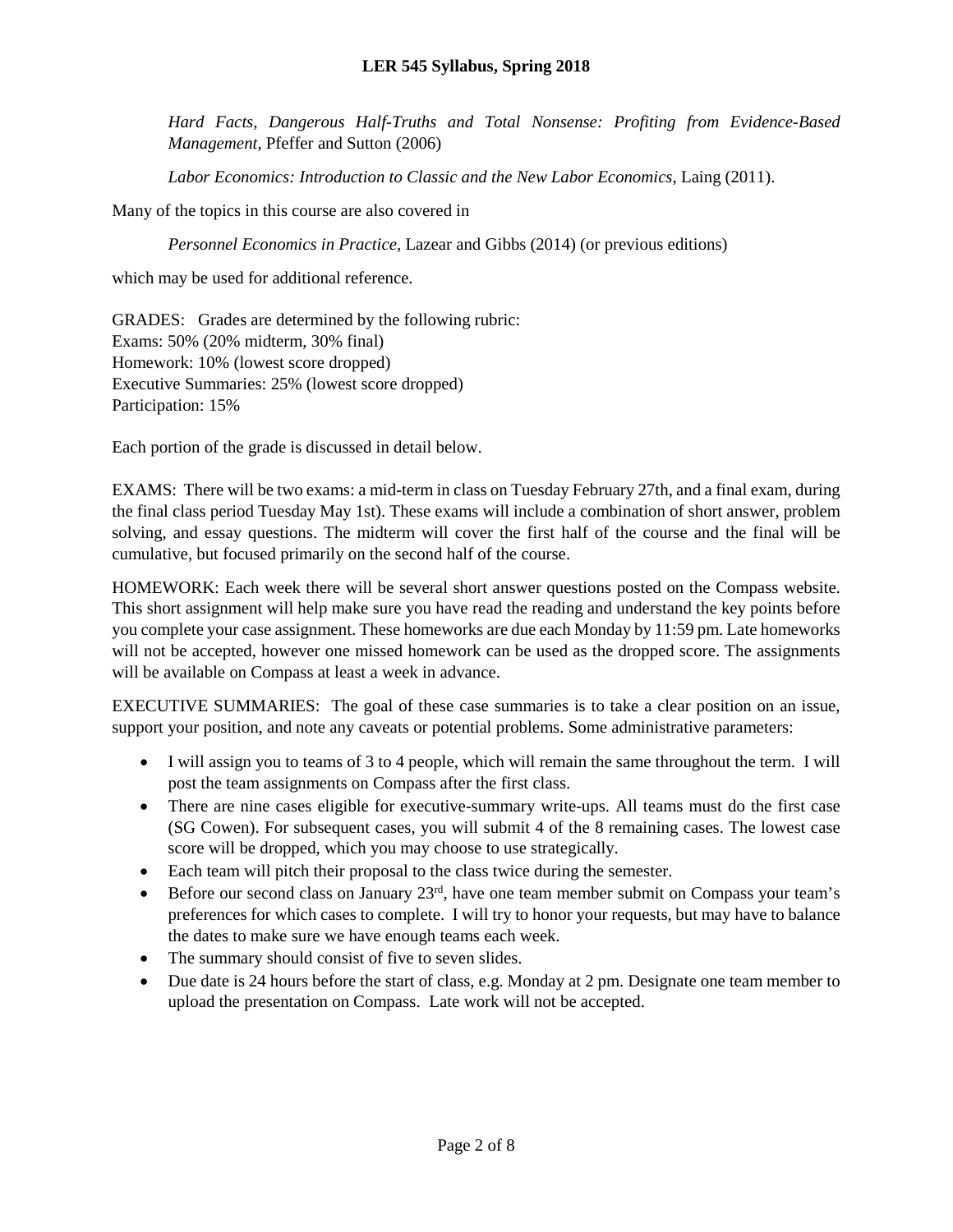#### **LER 545 Syllabus, Spring 2018**

Topic: The question for each write-up is labelled "*ES Question"* in the schedule for that class date.

Format: The presentation should consist of five parts: 1. Summary/Recommendation, 2. Supporting argument, 3. Supporting evidence, 4. Caveats and potential problems, 5. Assessment Plan. Your first slide must start with a one-sentence summary that states your basic position. The sentence should be as concise as possible, shorter is better. The rest of the presentation argues why that position is correct. In particular, you should cite at least one piece of evidence from the reading (or your own research) that supports your recommendation. Next, you should list concisely three or four caveats or potential problems with your recommendation. If possible, you should include an explanation of how the firm can recognize if this problem has occurred, and ideally a recommendation for how to solve the problem. Finally, end with a slide explaining how the organization could evaluate the decision. See below for a (partial) example.

| (Slide 1)<br>Team: Jennifer Jones, Amanda Lee, and Michael Smith                                                                                                                                                                                                                               |
|------------------------------------------------------------------------------------------------------------------------------------------------------------------------------------------------------------------------------------------------------------------------------------------------|
| <b>Executive summary on 'Acme Inc.'</b><br>(Slide 2)                                                                                                                                                                                                                                           |
| Summary<br>This company should re-instate the work-from-home program.                                                                                                                                                                                                                          |
| (Slide 3)<br>Argument<br>There are three reasons why the program should be re-instated:<br>1. x<br>2. x<br>3. Reduced turnover will lead to quality improvements and cost reductions for the firm.                                                                                             |
| (Slide 4)<br>Evidence<br>In the Bloom et al. QJE article, the authors find that  which applies to this case because                                                                                                                                                                            |
| (Slide 5)<br>Issues and caveats                                                                                                                                                                                                                                                                |
| Workers may work less hard when given the opportunity to work from home. This will be<br>٠<br>evident in the weekly performance data, discussed below. If this becomes a problem, the firm<br>can require workers to meet certain performance targets to qualify for work-from-home.<br>X<br>Y |
| (Slide 6)                                                                                                                                                                                                                                                                                      |
| Assessment Plan<br>Acme should roll out the policy in the Western division first. By collecting weekly<br>performance data and  yyy  will allow the firm to evaluate whether or not the policy is<br>successful.                                                                               |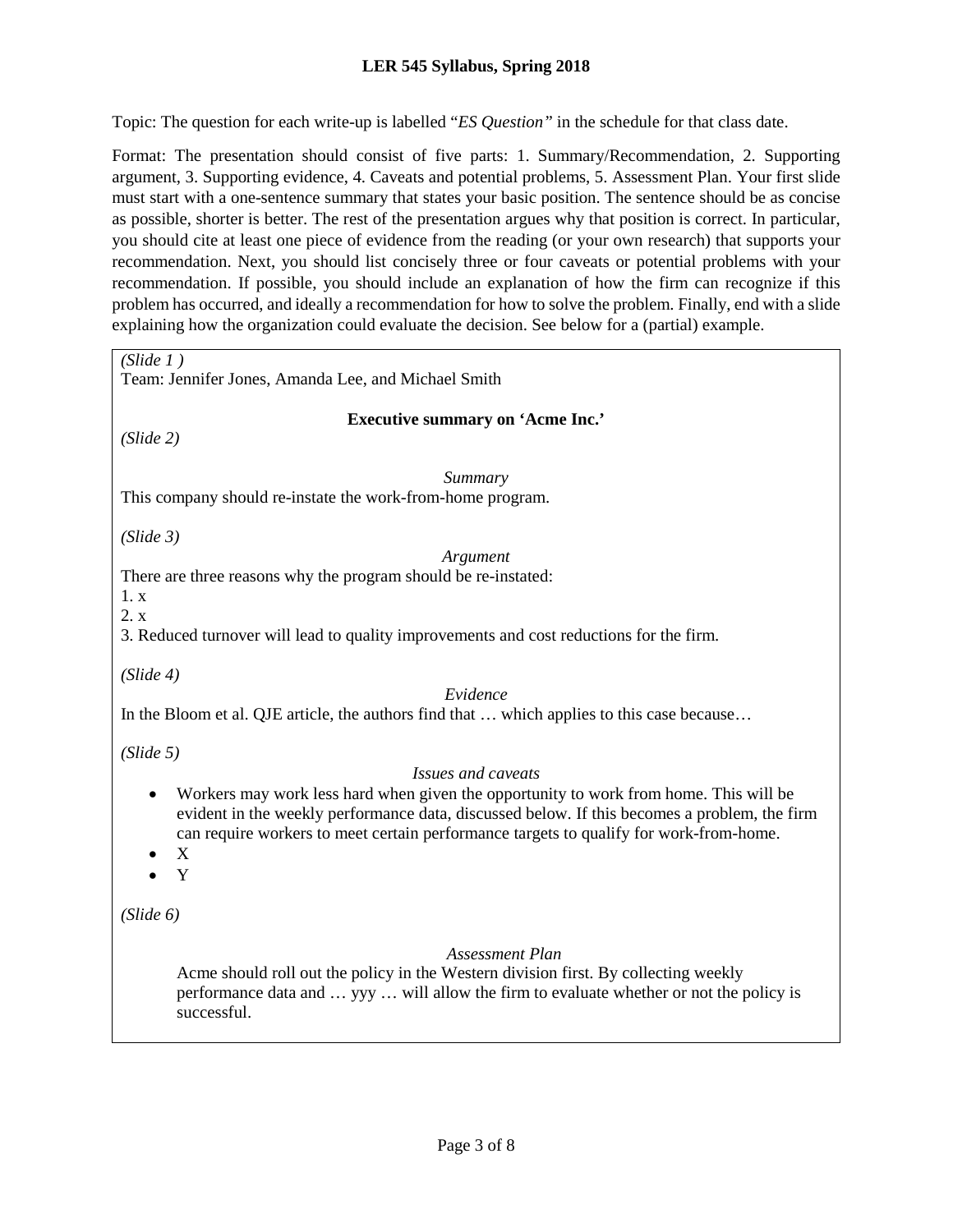#### PARTICIPATION AND IN-CLASS ASSIGNMENTS

You are expected to come to class ready to contribute to class discussions on all readings. Even if it wasn't your week for a case write-up, you are still expected to have read and thought about the case discussion questions which are listed each week in the syllabus and on Compass. Participation will be graded as follows: 1 point for attending class, and 1-2 points for each time you participate in class. If you earn on average 3 points per class (excluding weeks with exams), you will receive a 100% participation score.

#### COURSE SCHEDULE

### *Class 1: Tuesday, January 16th. Introduction, Course Overview.*

## *Class 2: Tuesday, January 23rd. Evidence-Based Human Resources.*

| <b>CASE:</b>                 | Work from home at Yahoo and CTrip: (3 articles, all on Compass)<br>Bloom et al, "Does Working from Home Work? Evidence from a<br>Chinese Experiment", Quarterly Journal of Economics. Pages 165-173                |
|------------------------------|--------------------------------------------------------------------------------------------------------------------------------------------------------------------------------------------------------------------|
|                              | are required, the rest of the article is optional. (link on Compass)                                                                                                                                               |
| <b>READING:</b>              | "Management Half-Truth and Nonsense: How to Practice Evidence-<br>Based Management," Pfeffer and Sutton (2006) (HBS coursepack)                                                                                    |
|                              | Re-familiarize yourself with the following statistical concepts: <i>sample</i><br>size, hypothesis testing, statistical significance, correlation versus<br>causation, external validity, and experimental design. |
| <b>Discussion Questions:</b> | Compare Marissa Mayer's 'data-driven' decision to ban WFH<br>1.<br>to that of CTrip (Bloom et. al article). What problem was<br>Mayer trying to solve? Do you think she solved it? How<br>would you know?          |
|                              | 2. If Mayer had read the Bloom et al article before making her<br>decision, would it have changed her mind about ending WFH?<br>Should it have?                                                                    |

|  |  |  |  |  |  |  | Class 3: Tuesday, January 30 <sup>th</sup> . Hiring and Recruitment. |
|--|--|--|--|--|--|--|----------------------------------------------------------------------|
|--|--|--|--|--|--|--|----------------------------------------------------------------------|

| <b>CASE:</b>                 | SG Cowen: New Recruits (HBS 9-402-028)                              |
|------------------------------|---------------------------------------------------------------------|
|                              | ES Question: How could SG Cowen modify the recruitment process to   |
|                              | improve the quality of its labor force?                             |
| <b>READING:</b>              | Laing, Ch 13 (on Compass).                                          |
| <b>Discussion Questions:</b> | Note: read the Laing chapter first to learn the concepts italicized |
|                              | below.                                                              |
|                              | How do the applicants <i>signal</i> their quality to SG Cowen?      |
|                              | 2. Do any of SG Cowen's recruitment practices suggest the firm      |
|                              | utilizes a <i>screening</i> strategy?                               |
|                              | 3. How well does SG Cowen's recruitment process improve             |
|                              | symmetric information about fit?                                    |
|                              | 4. If you were on the hiring committee, which two candidates        |
|                              | would you choose? Why?                                              |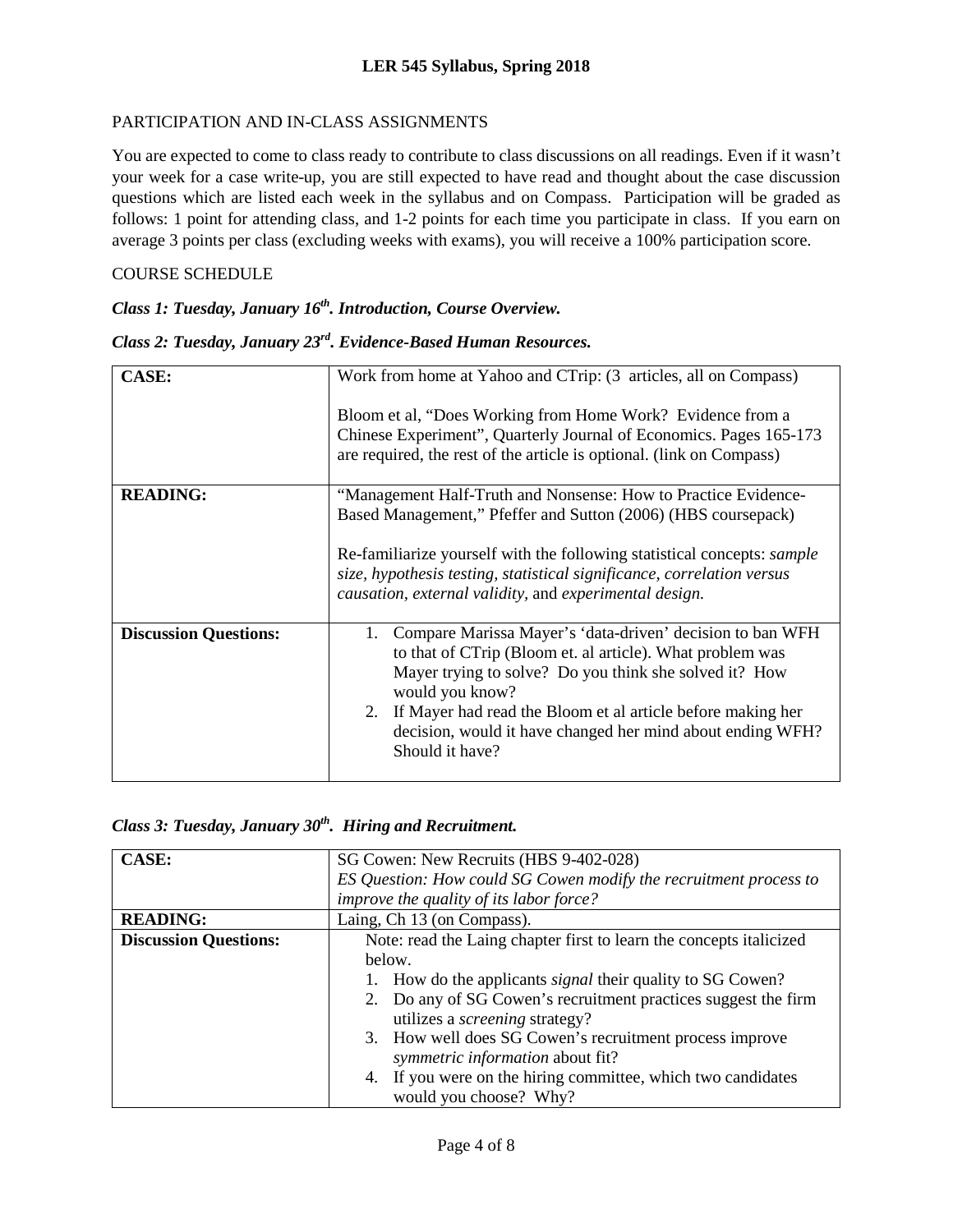| <b>CASE:</b>                 |                                                                  |  |  |
|------------------------------|------------------------------------------------------------------|--|--|
|                              | Performance Pay at Safelite Auto Glass (A) (HBS 9-800-291)       |  |  |
|                              | ES Question: How should Safelite change its compensation policy? |  |  |
| <b>READING:</b>              | Roberts Ch 4, pages 118-140 (On Compass).                        |  |  |
|                              | Lecture Note, Incentives (on Compass).                           |  |  |
| <b>Discussion Questions:</b> | 1. How well does the proposed performance pay metric of          |  |  |
|                              | 'windshields per week' relate to the firm's objective (profit)?  |  |  |
|                              | How does it relate to the technician's daily actions? Can you    |  |  |
|                              | think of a better performance measure?                           |  |  |
|                              | 2. What is the relationship between information technology and   |  |  |
|                              | Safelite's ability to implement performance pay?                 |  |  |
|                              | 3. Can you think of any alternative ways to achieve the goal of  |  |  |
|                              | more windshields installed per worker? What are the pros and     |  |  |
|                              | cons of incentive pay vs. alternative methods of motivation?     |  |  |

*Class 4: Tuesday, February 6th. Motivation I.*

*Class 5: Tuesday, February 13th. Motivation II.* 

| <b>CASE:</b>                 | Nordstrom: Dissension in the Ranks? (A) (HBS 9-191-002)          |
|------------------------------|------------------------------------------------------------------|
|                              | ES Question: How should Nordstrom compensate its salesforce?     |
| <b>READING:</b>              | Roberts Ch 4, pages 140-160 (on Compass).                        |
|                              | "Do Financial Incentives Drive Company Performance? An Evidence- |
|                              | Based Approach to Motivation and Rewards" Pfeffer and Sutton     |
|                              | $(2006)$ . (HBS coursepack)                                      |
| <b>Discussion Questions:</b> | Which tasks should be included in the SPH calculation?           |
|                              | 2. Does the SPH incentive system suffer from the multitask       |
|                              | <i>problem?</i> Why or why not?                                  |
|                              | 3. Is the SPH metric sensitive to <i>gaming</i> by employees?    |

# *Class 6: Tuesday, February 20th. Human Capital.*

| <b>CASE:</b>                 | Motorola U: When Training Becomes an Education (Harvard Business)     |  |  |
|------------------------------|-----------------------------------------------------------------------|--|--|
|                              | Review, July-August 1990) (In HBS coursepack)                         |  |  |
|                              | ES Question: Should Motorola continue this program into the 1990s? If |  |  |
|                              | so, how?                                                              |  |  |
| <b>READING:</b>              | Baron and Kreps Ch 15, Training (on Compass).                         |  |  |
| <b>Discussion Questions:</b> | How does Motorola University relate to the concepts of <i>general</i> |  |  |
|                              | and specific human capital? Why is Motorola willing to pay            |  |  |
|                              | for the training?                                                     |  |  |
|                              | 2. What are the tradeoffs to Motorola between training their          |  |  |
|                              | workers and hiring workers with better skills to begin with?          |  |  |
|                              | 3. Do you think all employers should offer their workers remedial     |  |  |
|                              | classes? What characteristics of Motorola during the 1980s are        |  |  |
|                              | suited to offering this kind of training?                             |  |  |

*Class 7: Tuesday, February 27th. MIDTERM.*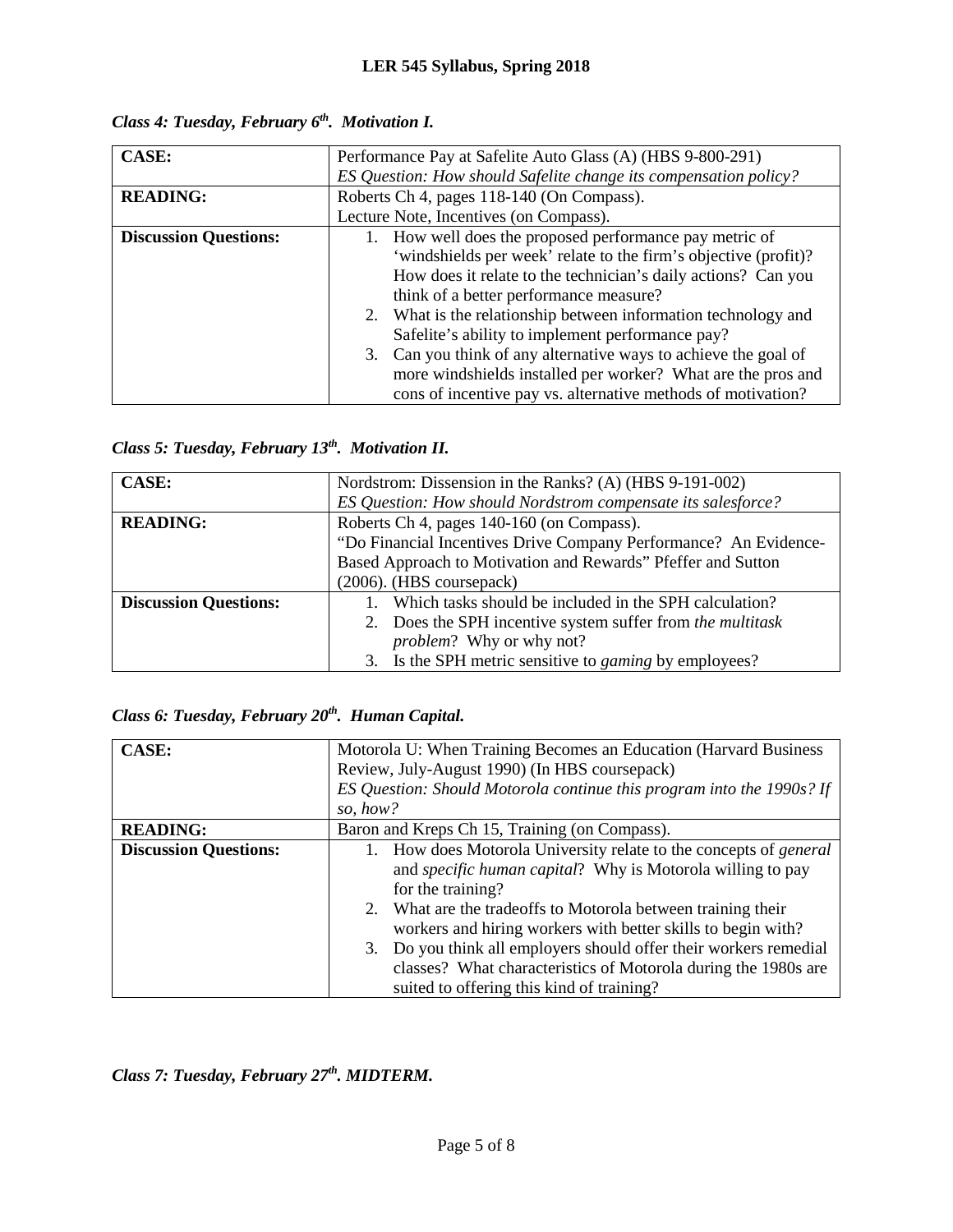| <b>CASE:</b>                 | Deloitte & Touche (A): A Hole in the Pipeline (HBS $9-300-012$ )                                     |
|------------------------------|------------------------------------------------------------------------------------------------------|
|                              | ES Question: What (if anything) should $D&T$ do about female attrition                               |
|                              | at the firm?                                                                                         |
| <b>READING:</b>              | Blau and Winkler excerpt from The Economics of Women, Men and                                        |
|                              | Work (2007) (on Compass).                                                                            |
|                              | Laing Chapter 11 section 5, (on Compass).                                                            |
|                              | "Race a Factor in Job Offers for Ex-Convicts," New York Times                                        |
|                              | $(2005)$ (on Compass).                                                                               |
| <b>Discussion Questions:</b> | Why did Cook think women were leaving D&T? What was his<br>$1_{-}$                                   |
|                              | source of data?                                                                                      |
|                              | 2. What were the causes of high turnover for women at D&T as                                         |
|                              | identified by Catalyst?                                                                              |
|                              | 3. Evaluate the way D&T collected evidence about the reasons for                                     |
|                              | high turnover. Did they collect the right information? Can you                                       |
|                              | think of any ways the data collection could have been                                                |
|                              | improved?                                                                                            |
|                              | 4. How does inquiring about prior convictions relate to the                                          |
|                              | concept of <i>statistical discrimination</i> ?                                                       |
|                              | 5. What can a firm do to avoid statistical discrimination? Should                                    |
|                              | it do anything?                                                                                      |
|                              | Before class, complete an Implicit Bias quiz: https://implicit.harvard.edu/implicit/takeatest.html   |
|                              | You may choose whichever quiz you like that is relevant to hiring discrimination (e.g. race,         |
|                              | gender, etc). We will discuss implicit biases in class and I will expect you to be familiar with the |
|                              | mechanics of the quiz, but your personal results can remain private.                                 |

*Class 8: Tuesday, March 6<sup>th</sup>. Discrimination.* 

|  | Class 9: Tuesday, March 13th. Strategy. |  |  |  |
|--|-----------------------------------------|--|--|--|
|--|-----------------------------------------|--|--|--|

| <b>CASE:</b>                 | NUMMI, This American Life (link on Compass).                       |
|------------------------------|--------------------------------------------------------------------|
|                              | ES Question: Suppose you are Larry Spiegel when he was assigned to |
|                              | transform the Van Nuys plant into the Japanese system. What do you |
|                              | do?                                                                |
| <b>READING:</b>              | Roberts pages 34-51 (on Compass).                                  |
|                              | Baron and Kreps Ch 3, pages 38-49 (on Compass).                    |
| <b>Discussion Questions:</b> | What makes the Toyota production system so difficult to            |
|                              | implement?                                                         |
|                              | Why was GM able to be so successful in earlier decades but<br>2.   |
|                              | struggled in the 80s and beyond? What changed?                     |
|                              | 3. Which parts of the Toyota production system are                 |
|                              | <i>complementary</i> with each other? Do any of the practices seem |
|                              | to be misaligned? What about for GM?                               |
|                              | 4. What is the significance of the andon cord? How does it         |
|                              | represent differences between how Toyota ran the production        |
|                              | line and how GM ran their line? What other <i>complementary</i>    |
|                              | practices must the firm have in place for the workers to be        |
|                              | willing to pull the andon cord?                                    |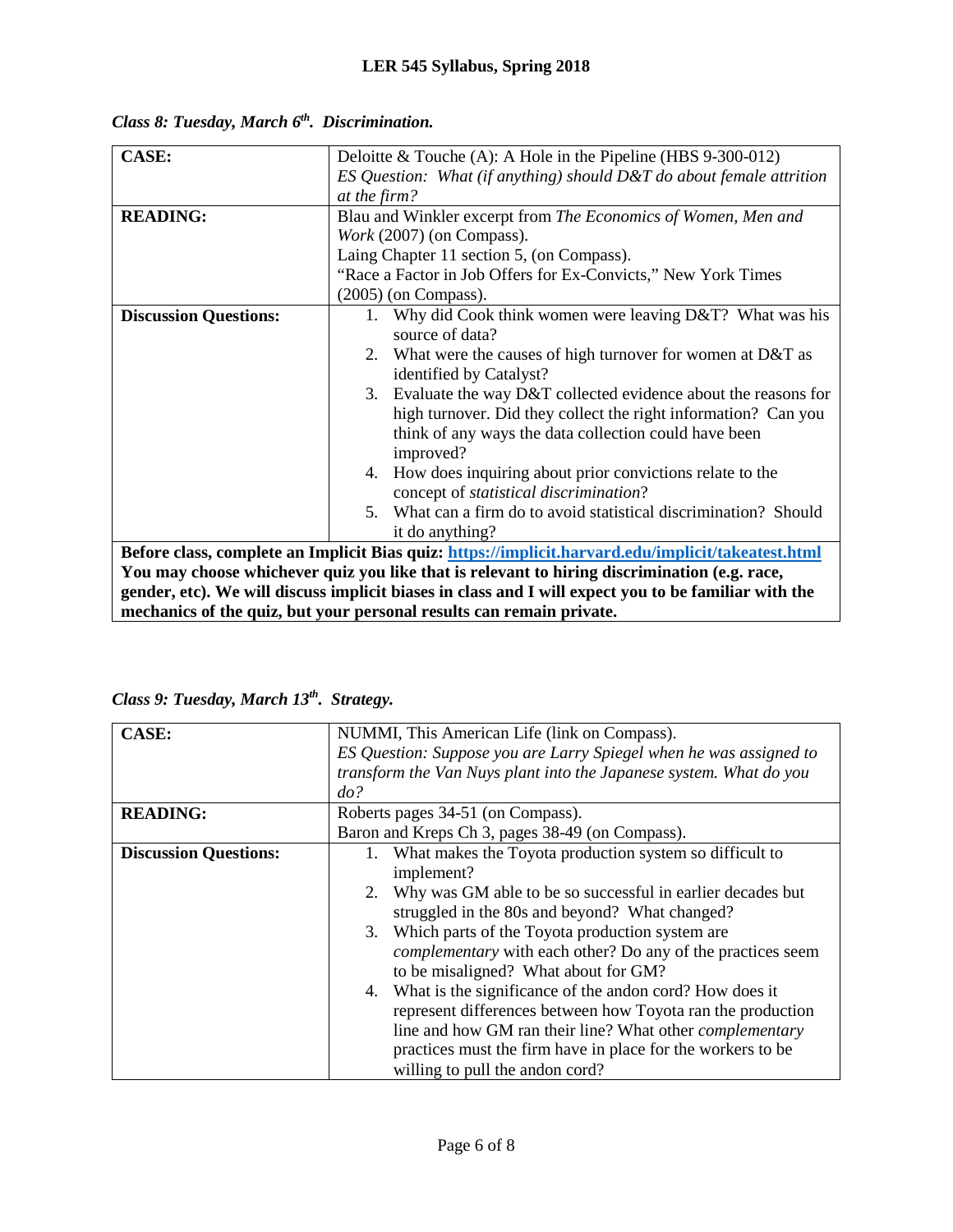# *NO CLASS TUESDAY, MARCH 20th (SPRING BREAK)*

|  |  | Class 10: Tuesday, March 27th. Theory of the Firm. |  |  |  |
|--|--|----------------------------------------------------|--|--|--|
|--|--|----------------------------------------------------|--|--|--|

| <b>CASE:</b>                 | HCL America (HBS 9-396-030)                                             |  |  |  |
|------------------------------|-------------------------------------------------------------------------|--|--|--|
|                              | ES Question: How should Sateesh Lele allocate the remaining work on     |  |  |  |
|                              | Telogy's systems integration project: to his in-house team, to HCL      |  |  |  |
|                              | engineers working on-site at Telogy, to engineers at HCL facilities in  |  |  |  |
|                              | Sunnyvale, or to HCL staff in India?                                    |  |  |  |
| <b>READING:</b>              | Roberts, Ch 3 (on Compass).                                             |  |  |  |
| <b>Discussion Questions:</b> | What are some of the <i>transaction costs</i> that may arise from<br>1. |  |  |  |
|                              | Telogy's system integration project? Are these costs you                |  |  |  |
|                              | identify ameliorated by performing the work in-house?                   |  |  |  |
|                              | 2. How does the ability of Telogy and HCL to write contracts that       |  |  |  |
|                              | will be enforced by courts play into Telogy's decision whether          |  |  |  |
|                              | or not to outsource? How does international contract law affect         |  |  |  |
|                              | HCL's competitive advantage?                                            |  |  |  |
|                              | 3. How might outsourcing the project to HCL provide 'too strong'        |  |  |  |
|                              | of incentives, as discussed by Roberts on page 105?                     |  |  |  |
|                              | How important is <i>coordination</i> to the systems integration<br>4.   |  |  |  |
|                              | project? How does this affect the decision about outsourcing?           |  |  |  |
|                              | In your opinion, which firm (HCL or Telogy) has a stronger              |  |  |  |
|                              | case for <i>complementarities</i> between the system integration        |  |  |  |
|                              | project and other activities performed at the firm?                     |  |  |  |

*Class 11: Tuesday, April 3rd. Culture and Relational Contracting.*

| <b>CASE:</b>                 | The Lincoln Electric Company (HBS 9-376-028).                              |  |  |  |  |
|------------------------------|----------------------------------------------------------------------------|--|--|--|--|
|                              | Lincoln Electric's Harsh Lessons from International Expansion (HBR)        |  |  |  |  |
|                              | 1999) (pages 1-7 only).                                                    |  |  |  |  |
|                              | ES Question: In 1993, with losses mounting in Europe and lines of          |  |  |  |  |
|                              | credit stretched to the limit, CEO Donald Hastings has to make a           |  |  |  |  |
|                              | decision to return the firm to financial solvency. What should he do?      |  |  |  |  |
| <b>READING:</b>              | Lecture Note: Relational Contracting (on Compass).                         |  |  |  |  |
| <b>Discussion Questions:</b> | What is the <i>relational contract</i> at Lincoln Electric? What does      |  |  |  |  |
|                              | it mean for management to <i>cooperate</i> or <i>defect</i> ? What does it |  |  |  |  |
|                              | mean for the workers to <i>cooperate</i> or <i>defect</i> ?                |  |  |  |  |
|                              | Why were the workers uncomfortable about the firm's<br>2.                  |  |  |  |  |
|                              | international expansion?                                                   |  |  |  |  |
|                              | 3. Why was Hastings willing to borrow money to pay the bonus in            |  |  |  |  |
|                              | 1992? What do you think would have happened if the                         |  |  |  |  |
|                              | Cleveland workers didn't get a bonus that year?                            |  |  |  |  |
|                              | Why couldn't Lincoln Electric immediately implement their<br>4.            |  |  |  |  |
|                              | human resource practices (and associated productivity) in the              |  |  |  |  |
|                              | European plants?                                                           |  |  |  |  |